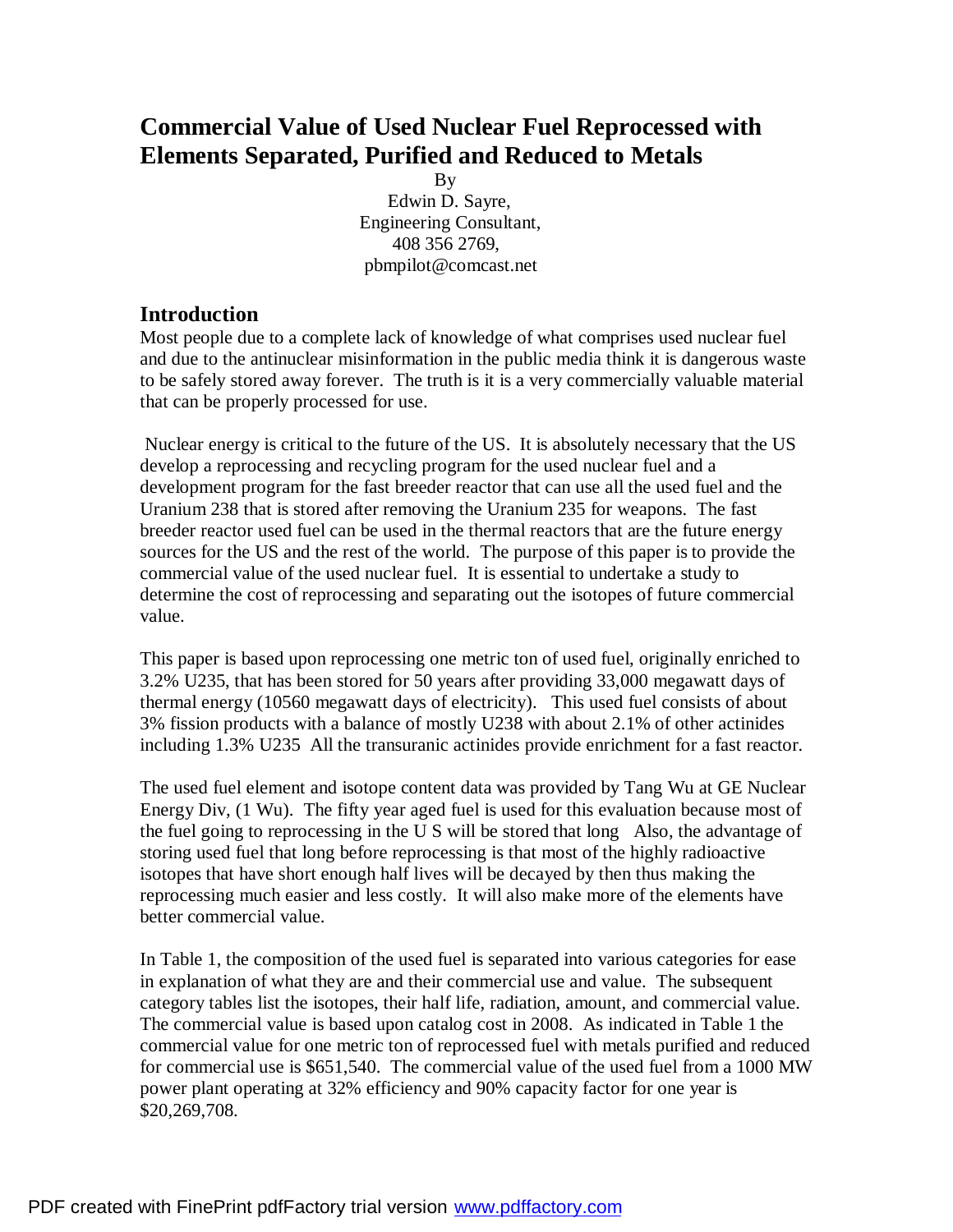## **Determination of Commercial Value**

Most of the used fuel, 96.6% is made up of actinide elements with about 2.1% actinides not including U 238, but are including 1.3% U 235. All the transuranic actinides provide enrichment for a fast reactor.

The value of the actinides was established by the value of natural uranium on the market. The extra value of the transuranics has not been determined Most of the metal values were published in the 2008-2009 Alfa Aesar Catalog for Research Chemicals, Metals and Materials, (2 Alfa). The Commercial Value column on the left for one metric ton of fuel fissioned for 33,000 megawatt days of thermal production. The data input for the right hand column value is for one year of used fuel from one 1000 MW nuclear power plant with 32% efficiency for electrical conversion and a 90% capacity factor.

Table 1 Categories of the Elements in Used Fuel to be Separated

| Category                                                 | Amount  | <b>Value</b> | <b>Value</b><br><b>1000 MW</b><br><b>Nuc Plant</b> |
|----------------------------------------------------------|---------|--------------|----------------------------------------------------|
|                                                          | gr.     |              | 1 metric ton for 1 year                            |
| Actinides                                                | 965,933 | \$138,138    | \$4,297,473                                        |
| <b>Fuel Cladding Zirconium Isotopes</b>                  | 3,878   | \$11,826     | 367,907                                            |
| Technetium for Commercial use                            | 771     | 7,710        | 239,858                                            |
| <b>Highly Radioactive Heat Sources</b>                   | 2,316   | 4,634        | 144,163                                            |
| <b>Natural Elements with Stable Isotopes</b>             | 8,510   | 335,792      | 10,446,489                                         |
| <b>Natural Elements With Radioactive Isotopes</b>        | 8,057   | 16,299       | 507,062                                            |
| Elements with Natural Radioactive + Fission Isotopes 797 |         | 1,594        | 49,589                                             |
| <b>Stable Elements with Small Quantities of</b>          |         |              |                                                    |
| Manmade Radioactive Isotope                              | 1,935   | 124,870      | 3,884,706                                          |
| Gases in The Fission Products                            | 5,644   | 10,677       | 332,161                                            |
| Isotopes to be processed for storage                     | 398     | 0000         | 0000                                               |
| <b>Total</b>                                             | 998,235 | \$651,540    | \$20,269,708                                       |

## **The Processes for Separation, Purification of Elements & Reduction to Metal**

There are two basic processes that have been used for reprocessing used nuclear fuel. They are the PUREX process which is a chemical solution separating process and an electrometallurgical process. The chemical solution process dissolves the fuel in a chemical solution and separates the elements by element compound solidification and separation from the fluid. The electrometallurgical process dissolves the fuel in molten salt and the elements are separated by various voltages for reduction of the metals on an electrode. After separation the elements are put through the standard commercial processes for purification to meet commercial requirements and are then reduced to pure metals.

In order to save them the gases are removed from the solution first. Then the actinides are removed to significantly reduce the bulk for the separation of the fission products. The highly radioactive heat source elements are separated next followed by removal of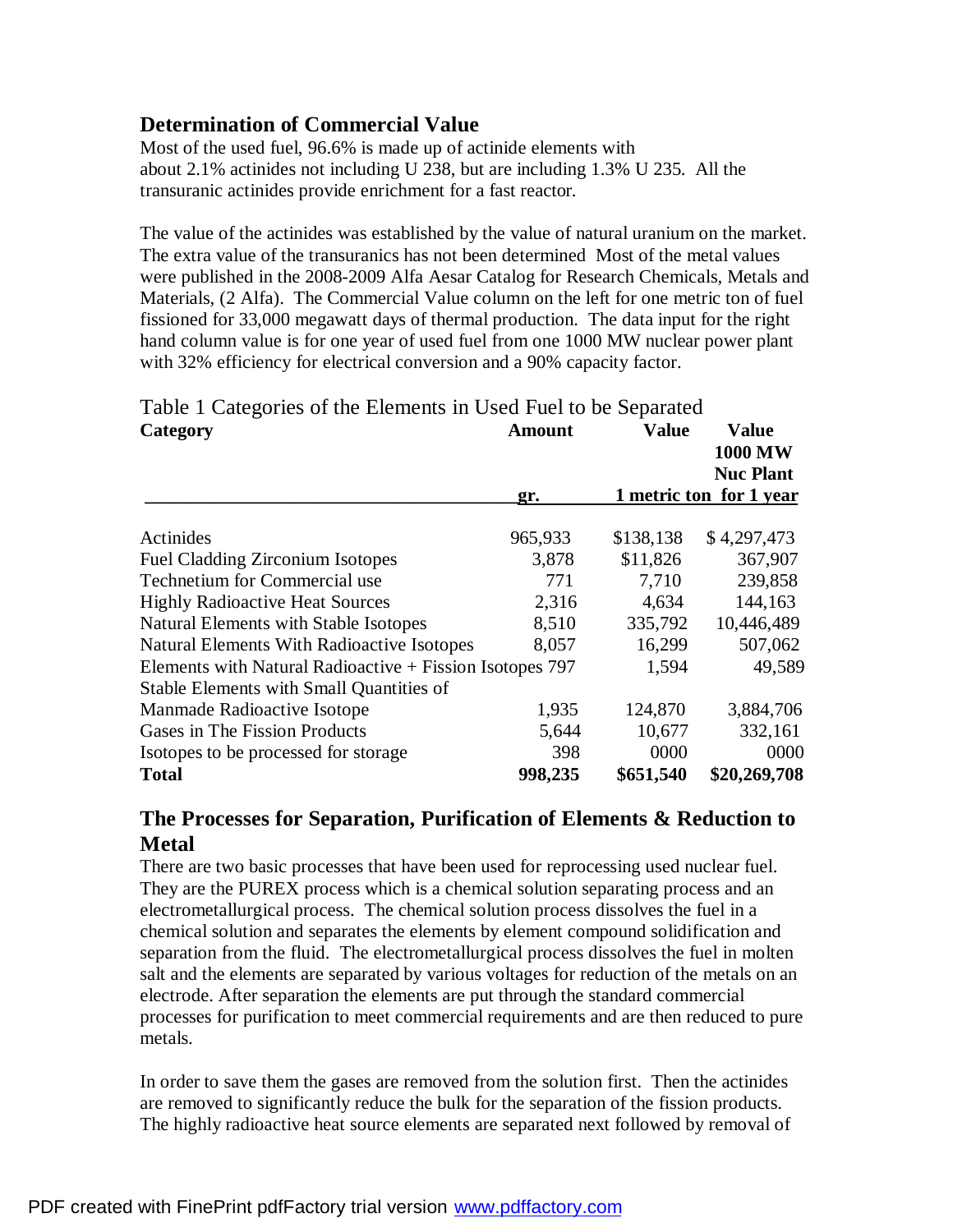the highly radioactive waste elements to allow the rest of the elements to be separated in a very low radiation environment which will help reduce the cost of processing the nonradioactive and very low level radioactive metals. There will be minute quantities, in parts per million of other elements from the fuel in the metals, which should not have any effect on many of their uses.

### **Actinides**

In this group are the uranium isotopes and the transuranic elements, Neptunium, Plutonium, Americium and Curium. All of these elements will eventually be used in the recycled fuel. The uranium isotopes can be reused in thermal reactors and the plutonium isotopes can be used for enrichment in the thermal reactors. All of the other actinides can be separated and recycled into fuel for fast breeder reactors. Because of their small amounts the following actinides will not be listed for value, U233, 0.009gr., U232, 0.001 gr., Th232, 0.006 gr., Th230, 0.03 gr.Pu244, 0.02 gr., Am242, 0,5 gr., Cm242, 0.001 gr., Cm243, 0.1 gr., Cm245, 0.85 gr., Cm246, 0.1 gr. The actinides are listed in table 2

| <b>Isotopes</b>   | <b>Amount</b><br>Grams           | <b>Half</b> life<br>Years | Radioactivity<br>Mev              | <b>Commercial Value</b>    | 1 Metric ton Used fuel from<br>of used fuel 1000 MW Nuc.<br>Plant for 1 Yr. |
|-------------------|----------------------------------|---------------------------|-----------------------------------|----------------------------|-----------------------------------------------------------------------------|
| U 238             | 944,100                          | 4.47E9                    | $\alpha$ 4.2, $\gamma$ .0496 SFw  | Total of                   |                                                                             |
| U 236             | 3,971                            | 2.34E7                    | $\alpha$ 4.5, $\gamma$ .0494 SFw  |                            |                                                                             |
| U235              | 7,974                            | 7.04E2                    | $\alpha$ 4.4, $\gamma$ .657 SFw   | all actinides is valued at |                                                                             |
| U234              | 225                              | 2.45E5                    | $\alpha$ 4.8, $\gamma$ .0532 SFw  |                            |                                                                             |
| Np237             | 503                              | 2.14E <sub>6</sub>        | $\alpha$ 4.7, $\gamma$ .0294      |                            |                                                                             |
| Pu242             | 454                              | 3.76E5                    | $\alpha$ 4.8, $\gamma$ .0449 SFw  | $$163$ per Kg              |                                                                             |
| Pu <sub>241</sub> | 111                              | 14.35                     | $\alpha$ 4.9, $\gamma$ .1485      |                            |                                                                             |
| Pu <sub>240</sub> |                                  | 2,302 6.56E3              | $\alpha$ 5.2, $\gamma$ .5424 SFw  |                            |                                                                             |
| Pu <sub>239</sub> | 5,025                            | 2.41E4                    | $\alpha$ 5.2, $\gamma$ .0516 SF   |                            |                                                                             |
| Pu238 $*$         | 95                               | 87.74                     | $\alpha$ 5.5, $\gamma$ .0435 SFw. |                            |                                                                             |
|                   | *Heat energy 0.56 watts per gram |                           |                                   |                            |                                                                             |
| Am $241$          | 1,084                            | 432                       | $\alpha$ 5.5, $\gamma$ .0595      |                            |                                                                             |
| Am $243$          | 85                               | 7.37                      | $\alpha$ 5.3, $\gamma$ .0747 SFw  |                            |                                                                             |
| $Cm244*$          | $\overline{4}$                   | 18,11                     | $\alpha$ 5.8, $\gamma$ .0428 SFw  |                            |                                                                             |
|                   | *Heat energy 2.44 watts per gram |                           |                                   |                            |                                                                             |
| <b>Total</b>      | 965,933                          |                           |                                   | \$138,138                  | \$4,397,473                                                                 |

#### Table 2 Actinides

The actinides should be removed from the solution first in order to reduce the volume of the elements to be further separated, purified and reduced for commercial use.

## **Fuel Cladding, Zirconium Isotopes**

The pure zirconium isotopes from the Zircalloy cladding are all stable except for Zr93 and it has very low level radiation. Much of the beta radiation is absorbed in the metal and the gamma is low enough that the metal could be reused for cladding on the recycled fuel. The value is based on a solid metal slug with isotopes listed in Table 3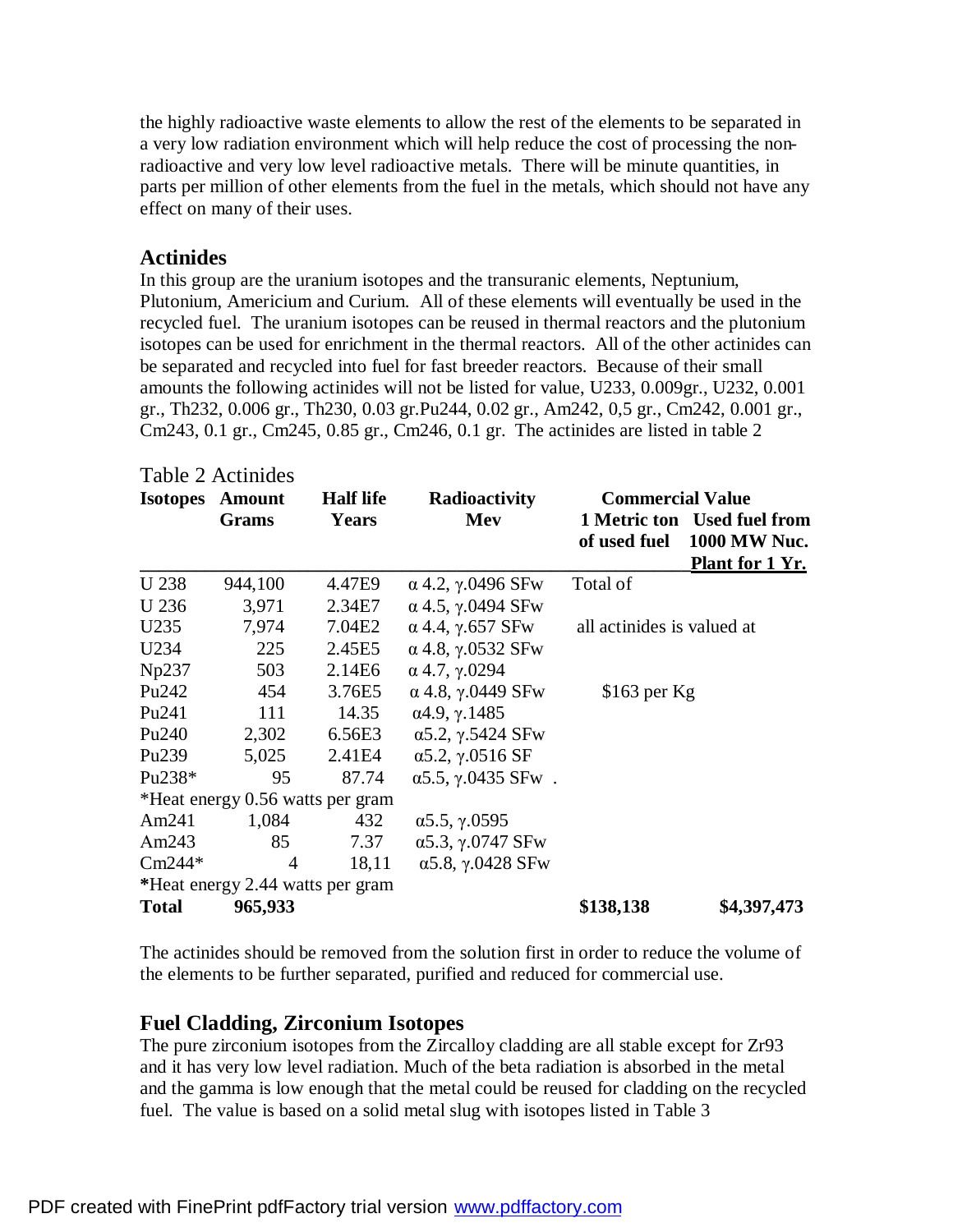## **Table 3 Fuel Cladding Zirconium Isotopes Isotopes Amount Half life Radioactivity Commercial Value gr. Years Mev 1 Metric ton Used fuel from of used fuel 1000 MW Nuc. \_\_\_\_\_\_\_\_\_\_\_\_\_\_\_\_\_\_\_\_\_\_\_\_\_\_\_\_\_\_\_\_\_\_\_\_\_\_\_\_\_\_\_\_\_\_\_\_\_\_\_\_\_\_\_\_\_\_\_Plant for 1 Yr.**  Zr96 798 Stable None Zr94 741 Stable None Zr93 718 1.5E6 β0.060, γ .0305 Zr92 639 Stable None Zr91 590 Stable None Zr90 391 Stable None **Total 3,878 \$11,826 \$367,907**

# **Fission Products**

When fissile elements fission they break into lower mass elements. The following categories include stable elements and radioactive elements of various levels.

## **Technetium for Commercial Use**

Technetium 99 has very low radiation and is ideal for many commercial uses, (3Sayre) It is a sister element of rhenium which is lower in radiation level, Rhenium is 62.6% Re187 which has a half life of 4.5E10 and radiation of  $\beta$ 0.0026 Mev and no γ. Technetium isotopes are listed in Table 4.

## **Table 4 Technetium for Commercial Use**

|              | <b>Isotopes</b> Amount | <b>Half life</b> | <b>Radioactivity</b>          | <b>Commercial Value</b> |                                                                              |  |
|--------------|------------------------|------------------|-------------------------------|-------------------------|------------------------------------------------------------------------------|--|
|              | gr.                    | <b>Years</b>     | Mev                           | of used fuel            | 1 Metric ton Used fuel from<br><b>1000 MW Nuc.</b><br><b>Plant for 1 Yr.</b> |  |
| Tc98         | 0.006                  | 4.2E6            | $\beta$ 0.40, $\gamma$ 0.7454 |                         |                                                                              |  |
| Tc99         | 770                    | 2.3E5            | $\beta$ 0.293 $\gamma$ 0.090  |                         |                                                                              |  |
| <b>Total</b> | 771                    |                  |                               | \$7710                  | \$239,859                                                                    |  |

## **Highly Radioactive Heat Sources**

These fission products decay with fairly short half lives and release energy in the form of heat which can be utilized for electrical energy production for remote places on the Earth, the Moon and Mars. Sr87, 0.003 gr. And Sr86, 0.4 gr. are included in the fission products but are not considered for value. Since about half of the strontium is stable that cuts the heat output for the mass at 0.47 watts per gram. Since only 20% of the cesium is heat producing the net for the mass is 0.084 watts per gram. The Isotopes are listed in Table 5. These isotopes should be removed first from the fission products to reduce the heat and radioactivity of the solution for ease in further processing.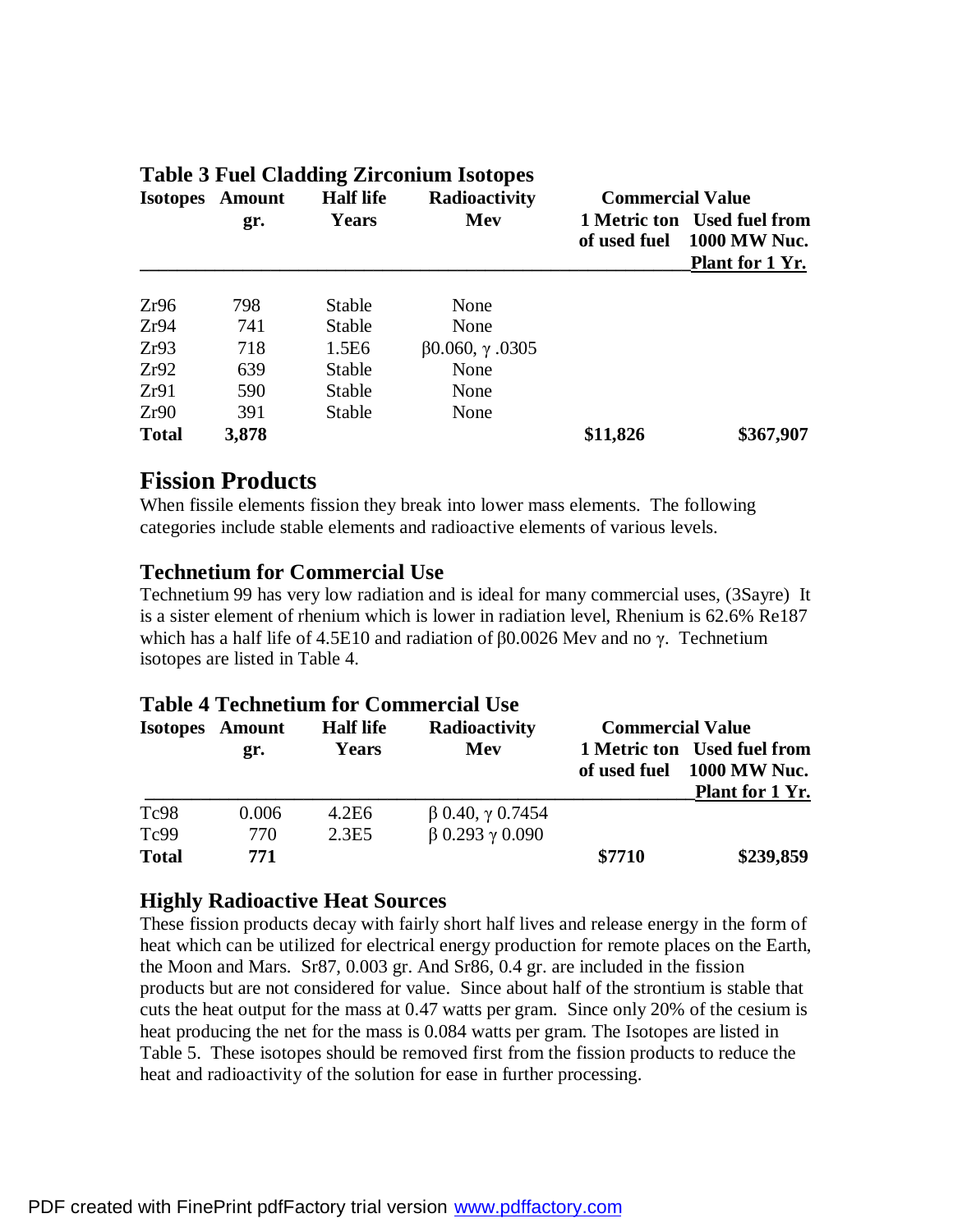|              |                        |                                  | Table 5 Highly Radioactive Heat Sources |                         |                                                              |  |  |
|--------------|------------------------|----------------------------------|-----------------------------------------|-------------------------|--------------------------------------------------------------|--|--|
|              | <b>Isotopes</b> Amount | <b>Half</b> life                 | <b>Radioactivity</b>                    | <b>Commercial Value</b> |                                                              |  |  |
|              | gr.                    | Years                            | Mev                                     | of used fuel            | 1 Metric ton Used fuel from<br>1000MW Nuc<br>Plant for 1 Yr. |  |  |
| $Sr90*$      | 391                    | 29                               | $\beta$ 0.546, no $\gamma$              |                         |                                                              |  |  |
|              |                        | *Heat energy 0.93 watts per gram |                                         | Ave                     |                                                              |  |  |
| Sr88         | 350                    | stable                           | none                                    |                         |                                                              |  |  |
| $Cs137*$     | 377                    | 30.17                            | $\alpha$ 0.512, $\gamma$ 0.662          | Value                   |                                                              |  |  |
|              |                        | *Heat energy 0.42 watts per gram |                                         |                         |                                                              |  |  |
| Cs135        | 300                    | 3E <sub>6</sub>                  | $\beta$ 0.21 no $\gamma$                | \$2.00/gr.              |                                                              |  |  |
| Cs233        | 1,125                  | stable                           | none                                    |                         |                                                              |  |  |
| <b>Total</b> | 2,316                  |                                  |                                         | \$4,634                 | \$144,163                                                    |  |  |

# **Natural Elements with Stable Isotopes**

**Table 5 Highly Radioactive Heat Sources**

The stable elements include many common metals that have everyday common use and rare earth metals that have continuing market value as new technologies grow. There are such small quantities of Lithium, Germanium Arsenic. Erbium and Thulium that they are not included below. Cadmium is naturally radioactive with 12% Cd113, however in this fission product Cadmium only 0.2% is Cd113 so it is considered non radioactive. Natural elements are listed in Table 6.

| <b>Isotopes</b> Amount |         | <b>Half</b> life | Radioactivity |              | <b>Commercial Value</b>                                               |  |
|------------------------|---------|------------------|---------------|--------------|-----------------------------------------------------------------------|--|
|                        | gr.     | Years            | Mev           | of used fuel | 1 Metric ton Used fuel from<br><b>1000 MW Nuc.</b><br>Plant for 1 Yr. |  |
| <b>Bromine</b>         | 21.6    | stable           | none          | \$<br>22     | \$<br>684                                                             |  |
| Molybdenum 3,345       |         | stable           | none          | 860          | 26,754                                                                |  |
| Ruthenium 2,177        |         | stable           | none          | 99,663       | 3,100,556                                                             |  |
| Silver                 | 76.2    | stable           | none          | 152          | 4,727                                                                 |  |
| Cadmium                | 107.8   | stable           | none          | 215          | 6.687                                                                 |  |
| Barium                 | 2,311   | stable           | none          | 1,295        | 40,275                                                                |  |
| Terbium                | 2.6     | stable           | none          | 78           | 2,425                                                                 |  |
| Dysprosium             | 1.4     | stable           | none          | 7            | 218                                                                   |  |
| Rhodium                | 467     | stable           | none          | 233,500      | 7,264,163                                                             |  |
| <b>Total</b>           | 8,509.6 |                  |               | \$335,792    | \$10,446,489                                                          |  |

## **Table 6 Natural Elements with Stable Isotopes**

### **Elements with Natural Radioactive Isotopes**

There are several elements in the fission products that are the rare earth elements that are naturally radioactive. They have some isotopes that are stable and some that are radioactive with very long half lives. These elements are not radioactive enough to be any physical hazard in their common usage by society. There are many commercial applications for the rare earth metals. There are commercial processes for separating these elements from chemical solutions and reducing them to pure metals. These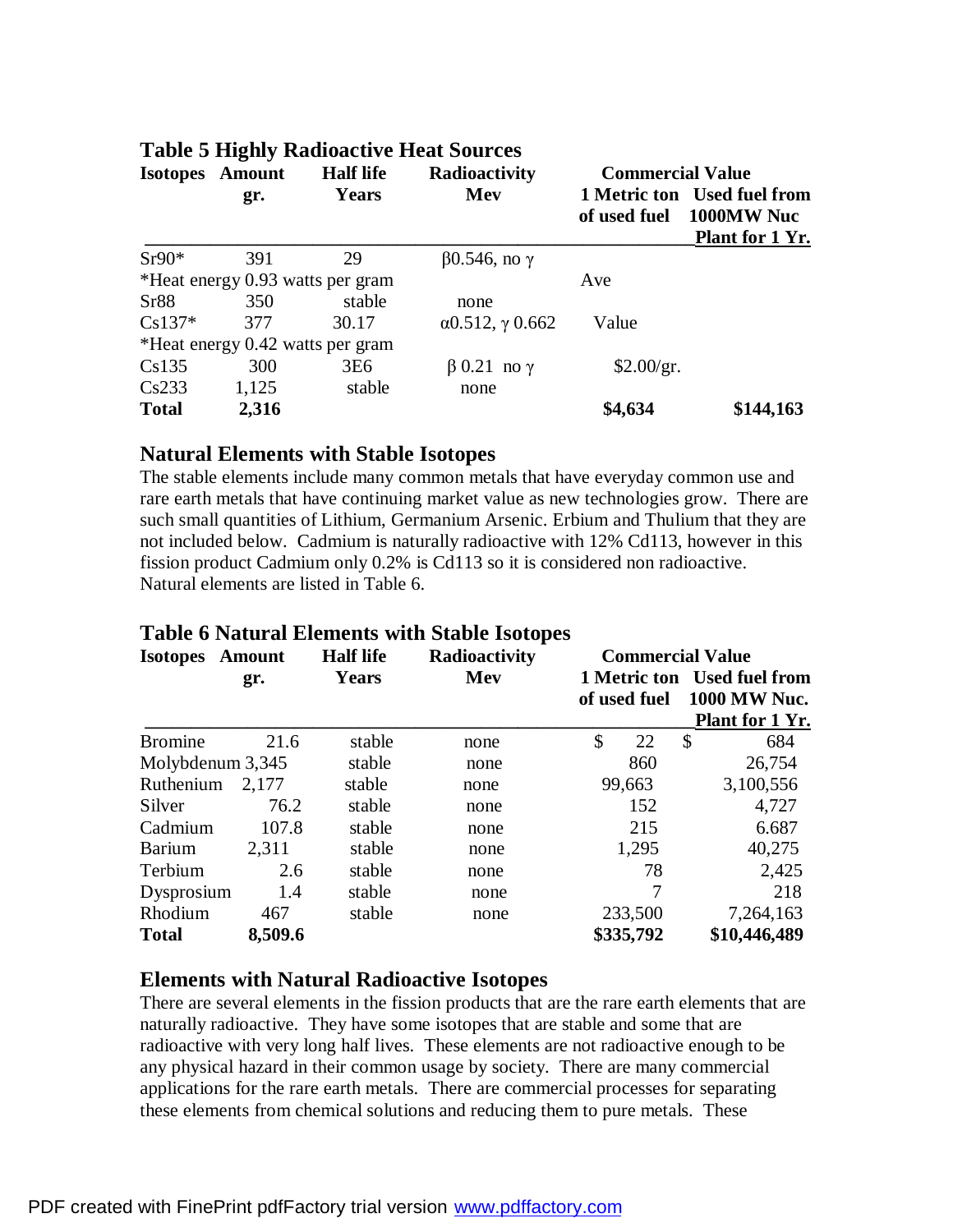elements are listed in Table 7. All natural elements with radioactive isotopes are listed in Table 12 for comparison with the radioactive isotopes coming from the fission products. **Elements with Natural Radioactive + Manmade Fission Isotopes** Some of the elements in the fission products are naturally stable with some natural radioactive isotopes. In the fissioning process some manmade radioactive isotopes are made and added to the natural element. In some cases the amount of manmade radioactivity from the element is not significant compared to the natural radioactivity. In these cases the elements should be satisfactory for commercial use. These elements are listed in Table 8.

### **Stable Elements with Small Quantities of Manmade Radioactive Isotope**

There are some elements that are mostly stable with some small percentage of manmade radioactive isotopes that are so low level that they are safer to use than some other natural elements with natural radioactive isotopes. A good example is Palladium which has only 16 % of Pd107 with a half life of 6.5E6 with radioactivity of only β 0.033 Mev. This is much weaker radioactivity than many of the elements with natural radioactivity that have many commercial uses. There should be many commercial uses of this Palladium metal.

The Yttrium in the fission products has only 0.004 % of the radioactive isotope Y90 mixed in the stable isotope after the 50 year ageing. With the 64 hour half life the amount will decline to an insignificant amount by the time it is separated and purified for commercial use. By that time there will be little or no measurable radioactivity. These elements are listed in Table 9.

### **Gasses in the Fission Products**

There are four gases in the fission products, tritium and three noble gasses, Helium, Xenon and Krypton. Tritium is H3 which is radioactive, Xenon is made up of all stable isotopes and Krypton has one radioactive isotope Kr 85, which is 0.2 % of the total. The gasses will have to be removed from the used fuel together and then separated. There are commercial applications for all three gases. These gases should be removed first to keep from losing them. These gases are listed in Table 10.

## **Isotopes to be Processed for Storage**

There is a small amount of fission product isotopes that have no current commercial value. Those that we think may have potential economic value in the future should be separated, purified and stored for easy recovery. Those with short enough half live to store for about 200 years and then put back safely into the environment should be stored. Those that have long half lives and could not be aged in a reasonable time should be put back into reactors and transmuted to either stable elements or isotopes with short enough half lives to be stored to age for release to the environment. These isotopes are listed in Table 11. If all the energy used by people in the US is generated by nuclear fission, including heat, transportation, electricity, commercial and industrial is produced by nuclear power the amount of waste isotopes to be processed for storage every year is less than the size of one M&M candy.

### Conclusion

The commercial value of the elements in the used fuel as indicated in Table 1 is a big surprise for most people. The commercial value of over twenty million dollars a year for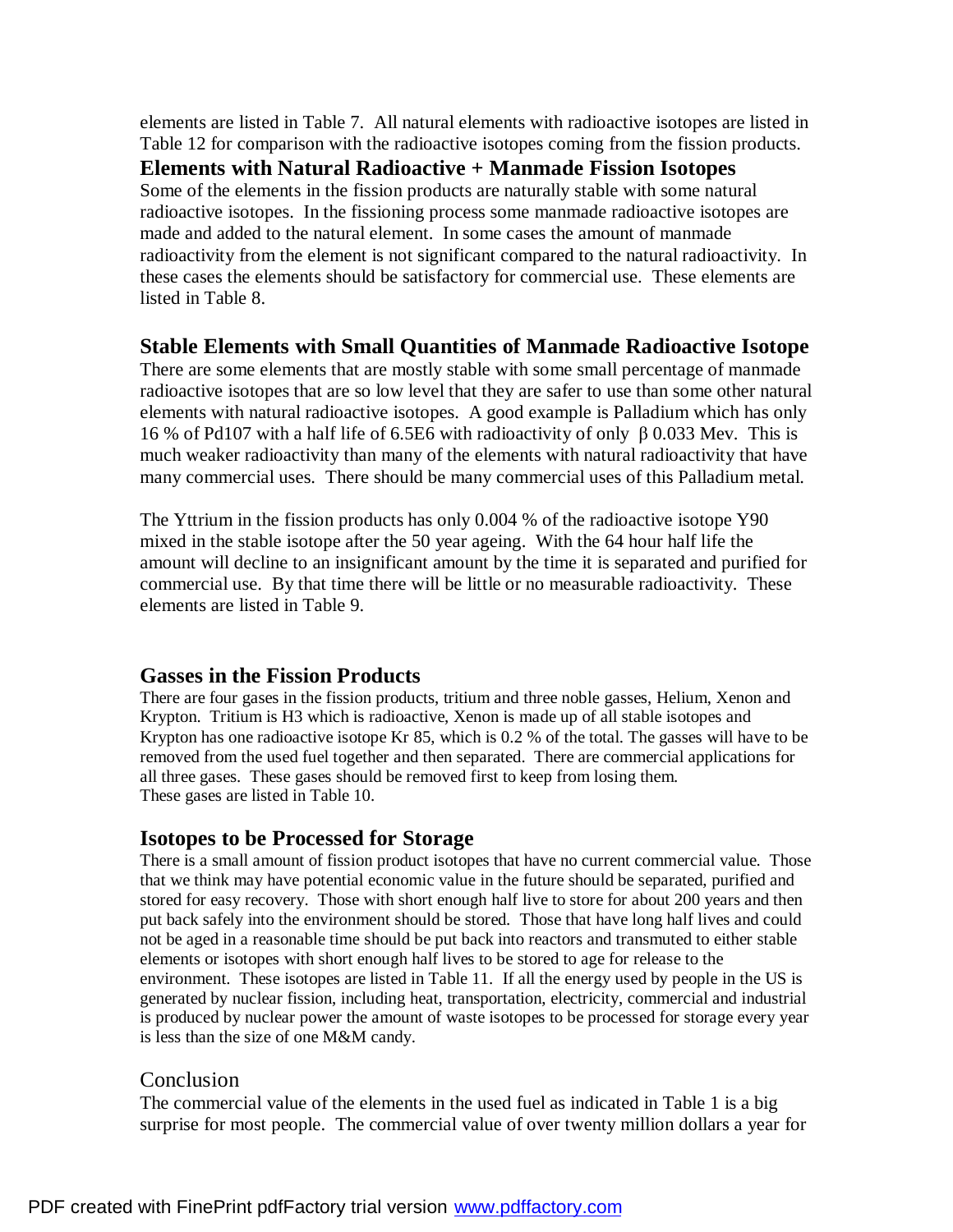each 1000 MW reactor is based on today's value for the rare metals in the fission products and the fissile metals to be recycled in fuel. The accelerated use of these elements with future technology will probably make them worth more than double that commercial value in 2050.

The United States should be interested in determining the cost of reprocessing the used fuel and preparing the elements for commercial use. It is estimated roughly that there will be a considerable profit in the processing of the elements in the used fuel. DOE is supporting technical proposals for the Advanced Fuel Cycle Initiative (AFCI) for computing and simulating the operations required for processing the used fuel and separating out the commercial elements to determine the cost. There will be further programs to optimize the technology for the processing and establishing the required facilities. It would be economically ideal to start up the first reprocessing facilities by 2020 to start using the used fuel with over 50 years of aging.

Many other countries are moving forward in the reprocessing and recycling the actinides in fast breeder reactors to make fuel from all low enriched fuel for the future use in the thermal reactor power plants. There is enough used nuclear fuel and the uranium 238 stored away to meet all of the US energy requirements for the next 500 years with the proper technical planning and program operation.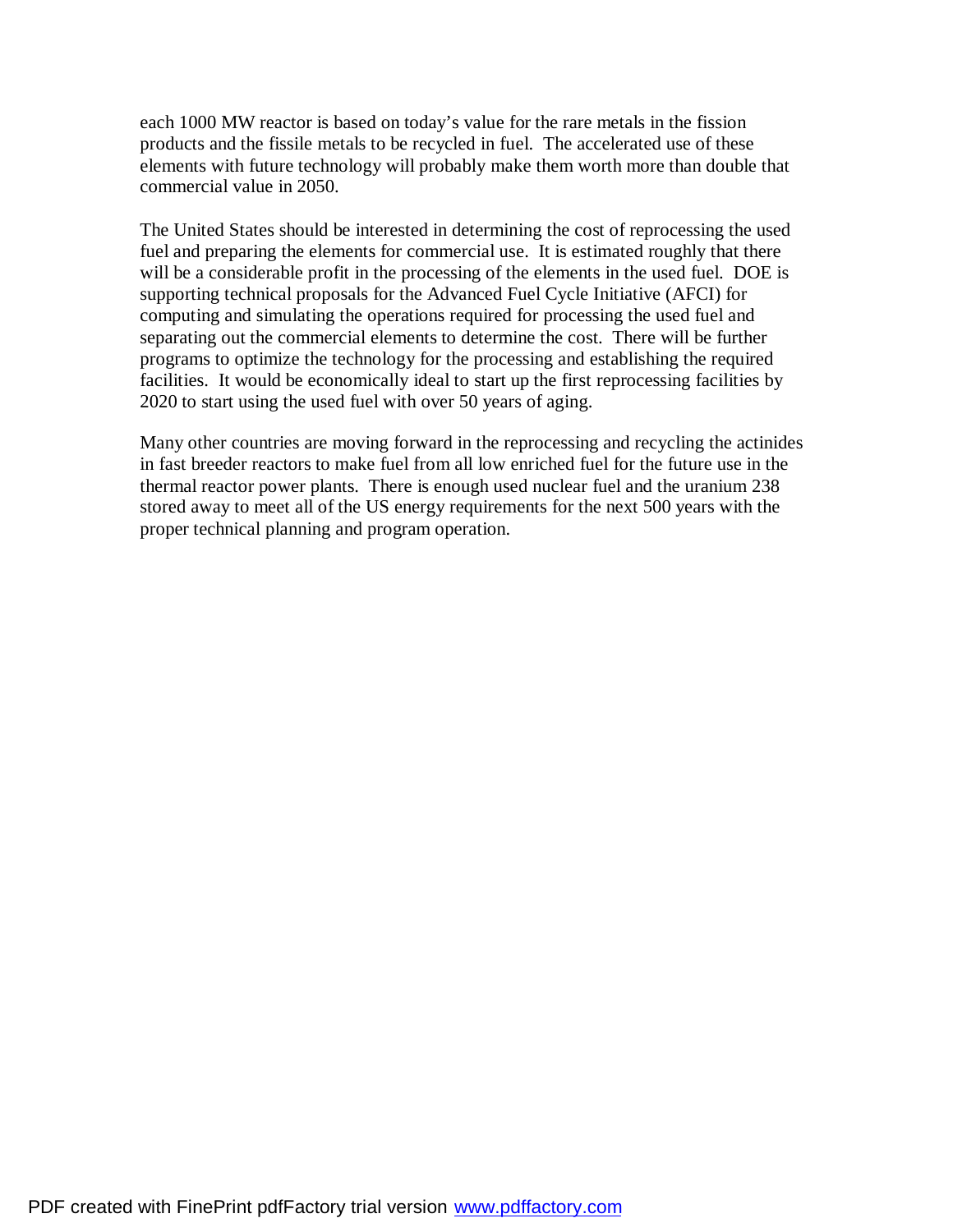| <b>Element</b> | <b>Amount</b> | <b>Radioactive Isotope</b> |                |                           | <b>Commercial</b>           | <b>Value</b>                 |                                                                 |
|----------------|---------------|----------------------------|----------------|---------------------------|-----------------------------|------------------------------|-----------------------------------------------------------------|
|                | gr.           | <b>Isotope</b>             | <b>Percent</b> | <b>Half Life</b><br>Years | Radioactivity<br>Mev        | 1 Metric ton<br>of used fuel | <b>Used fuel from</b><br><b>1000 MW Nuc.</b><br>Plant for 1 Yr. |
| Rubidium       | 365           | Rb <sub>87</sub>           | 66.8           | 4.89E10                   | $\beta$ 0.273, no $\gamma$  | \$<br>4,300                  | \$<br>133,773                                                   |
| Tellurium      | 484.58        | Te123                      | 0.0017         | 1.3E13                    | $e$ ?                       | 675                          | 20,999                                                          |
| Lanthanum      | 1215          | La138                      | 0.0004         | 1.05E11                   | $\beta$ 0.26, $\gamma$ 1.44 | 2.187                        | 68,032                                                          |
| Neodymium      | 3,487.5       | Nd144                      | 38             | 2.1E15                    | $\alpha$ 1.83               | 7,671                        | 238,645                                                         |
|                |               | Nd145                      | 19,2           | >6E16                     | $\alpha$ ?                  |                              |                                                                 |
| Indium         | 2.6           | In115                      | 92             | 4.4E14                    | $\beta$ 0.48                | 26                           | 809                                                             |
| Cerium         | 2,355         | Ce142                      | 47.            | 5E16                      | $\alpha$ - 1.5?             | 662                          | 20,595                                                          |
| Gadolinium     | 141.6         | Gd152                      | 0.12           | 14E14                     | $\alpha$ 2.14               | 778                          | 24,204                                                          |
| Τοταλ          | 8,057         |                            |                |                           |                             | \$16,299                     | \$507,057                                                       |

## **Table 7 Natural Elements with Radioactive Isotopes**

# Table 8 Elements with Natural Radioactive + Manmade Fission Isotope

| <b>Element</b> | <b>Amount</b><br><b>Total</b> | <b>Natural</b><br><b>Isotope</b> | <b>Manmade</b><br><b>Radioactive Radioactive</b><br><b>Isotope</b> |      | <b>Years</b> | % of total Half Life Radioactivity<br>Mev | <b>Commercial</b><br>1 Metric ton<br>of used fuel | <b>Value</b><br><b>Used fuel from</b><br><b>1000 MW Nuc.</b><br>Plant for 1 Yr. |
|----------------|-------------------------------|----------------------------------|--------------------------------------------------------------------|------|--------------|-------------------------------------------|---------------------------------------------------|---------------------------------------------------------------------------------|
| Samarium       | 797                           | Sm147                            |                                                                    | 25   | 1.06E11      | $\alpha$ 2.23                             |                                                   |                                                                                 |
|                |                               | Sm148                            |                                                                    | 21   | 7E15         | $\alpha$ 1.96                             |                                                   |                                                                                 |
|                |                               | Sm149                            |                                                                    | 0.3  | >1E16        | $\alpha$ 1.8?                             |                                                   |                                                                                 |
|                |                               |                                  | Sm151                                                              | 1.1  | 90a          | $\beta$ 0.076, $\gamma$ 0.0216            |                                                   |                                                                                 |
|                |                               | $Sm152 \& Sm154$ stable isotopes |                                                                    | 52.6 |              |                                           |                                                   |                                                                                 |
| <b>Total</b>   | 797                           |                                  |                                                                    |      |              |                                           | \$1,594                                           | \$49,589                                                                        |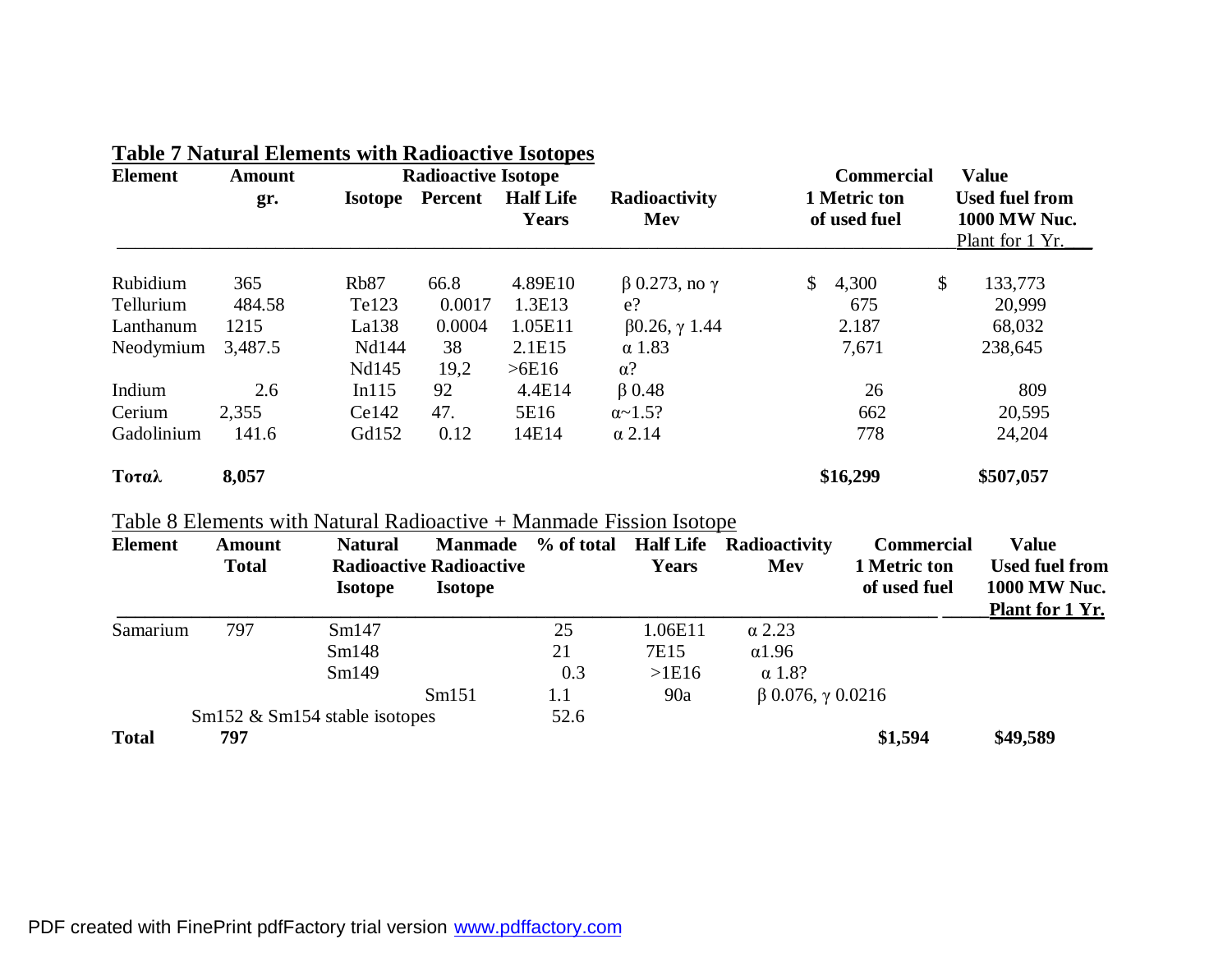| <b>Element</b>                   | <b>Amount</b><br><b>Total</b><br>gr            | Radioactive<br><b>Isotope</b>                   |                         | <b>Years</b>                     | Dimole Enthronio with Dhimit Quantititity of Mammade Thambach to Tootope<br>Manmade % of total Half Life Radioactivity<br>Mev | <b>Commercial</b><br>1 Metric ton<br>of used fuel | <b>Value</b><br><b>Used fuel from</b><br>1000 MW Nuc.<br>Plant for 1 Yr.        |
|----------------------------------|------------------------------------------------|-------------------------------------------------|-------------------------|----------------------------------|-------------------------------------------------------------------------------------------------------------------------------|---------------------------------------------------|---------------------------------------------------------------------------------|
| Palladium<br>Yttrium             | 1370.6<br>455.94                               | Pd107<br>Y90                                    | 16<br>0.009             | 6.5E6<br>64 hr.                  | $\beta$ 0.033, no $\gamma$<br>$\beta$ 2.28, $\gamma$ 1.8 weak                                                                 | \$113,710<br>4,560                                | 3,537,516<br>$\mathbb{S}$<br>141,866                                            |
| Europium                         | 110.04                                         | Eu152<br>Eu154<br>Eu155                         | 0.002<br>0.62<br>0.0009 | 13.4<br>8.5<br>4.73              | $\beta$ 0.727, $\gamma$ 0.0.122<br>$\beta$ 0.56, $\gamma$ 0.123<br>$\beta$ 0.44, $\gamma$ 0.087                               | 6,600                                             | 205,324                                                                         |
| <b>Total</b>                     | 1,935.23                                       |                                                 |                         |                                  |                                                                                                                               | \$124,870                                         | \$3,884,706                                                                     |
|                                  | <b>Table 10 Gasses in The Fission Products</b> |                                                 |                         |                                  |                                                                                                                               |                                                   |                                                                                 |
| <b>Element</b>                   | <b>Amount</b><br><b>Total</b><br>gr            | <b>Manmade</b><br>Radioactive<br><b>Isotope</b> | % of total              | <b>Half Life</b><br><b>Years</b> | Radioactivity<br>Mev                                                                                                          | <b>Commercial</b><br>1 Metric ton<br>of used fuel | <b>Value</b><br><b>Used fuel from</b><br><b>1000 MW Nuc'</b><br>Plant for 1 Yr. |
| Hydrogen<br>Helium               | 0.0034<br>2.89                                 | tritium H3<br>H4                                | 100<br>100              | 12.5<br>Stable                   | $β$ 0.0156, no γ                                                                                                              | \$1,000<br>5                                      | $\mathcal{S}$<br>31,110<br>156                                                  |
| Krypton<br>Xenon<br><b>Total</b> | 308.18<br>5,332<br>5,643.0734                  | Kr85<br>stable                                  | 0.2<br>100              | 10.72<br>Stable                  | $\beta$ 0.687, $\gamma$ 0.514                                                                                                 | 616<br>9,050<br>\$10,677                          | 19,164<br>281,546<br>\$331,976                                                  |

# **Table 9 Stable Elements with Small Quantities of Manmade Radioactive Isotope**

PDF created with FinePrint pdfFactory trial version [www.pdffactory.com](http://www.pdffactory.com)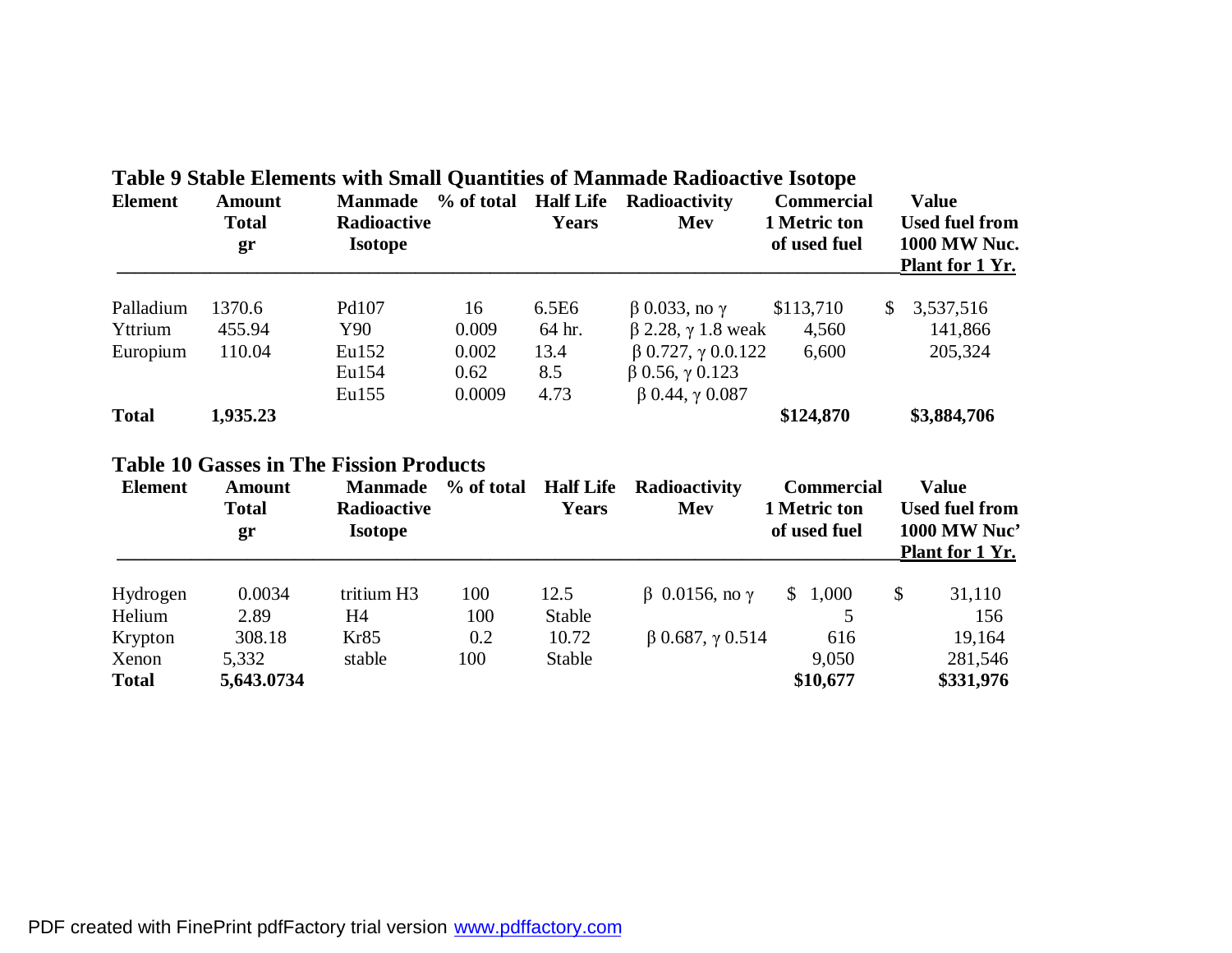| <b>Isotopes</b>   | <b>Quantity</b> |             | <b>Half Life/Yrs Radioactivity</b>         | <b>Storage or Transmute</b> |
|-------------------|-----------------|-------------|--------------------------------------------|-----------------------------|
| Be10              | 0.000015        | 1.6E6       | $β$ 0.557 no γ                             | Store & transmute*          |
| $Se70 + stable$   | 56              | 6.5E4       | $\beta$ 0.16 no $\gamma$                   | Transmute                   |
| Nb93m,94,95       | 0.0174          | $d \&$ long | high average                               | Store & Transmute*          |
| Sn114/126         | 90              | $d \&$ long | medium                                     | Transmute                   |
| Sb 125/121/125 18 |                 | Sb125 2.76  | $\beta$ 0.0302, $\gamma$ 0.4278            | <b>Store</b>                |
| I127/129          | 234             | I129 6E7    | $\beta$ 0.15, $\gamma$ 0396                | Transmute                   |
| Ho165/166m        | 0.144           |             | Ho166m 26hr $\beta$ 1.855, $\gamma$ 0.0805 | Store & Transmute*          |
| <b>Total</b>      | 398.16142       |             |                                            |                             |

**Table 11 Isotopes to be Processed for Storage**

**\* Store & collect to gather enough to transmute**

|                     |                        |         | Table 12. Natural Elements With Radioactive Isotopes - to Compare |                          |                          |                          |
|---------------------|------------------------|---------|-------------------------------------------------------------------|--------------------------|--------------------------|--------------------------|
| <b>Elements</b>     | Radioactive % of Total |         | <b>Half Life</b>                                                  |                          | <b>Radioactivity Mev</b> |                          |
|                     | <b>Isotopes</b>        |         | <b>Years</b>                                                      | <u>Alpha</u>             | <b>Gamma</b>             | Beta                     |
| Hydrogen            | H <sub>3</sub>         | ???     | 12.3                                                              | $\overline{0}$           | $\overline{0}$           | 0.0186                   |
| Carbon              | C14                    | ???     | 5730                                                              | $\overline{0}$           | $\overline{0}$           | 0.1560                   |
| Potassium           | K40                    | 0.0117  | 1.25E8                                                            | $\overline{0}$           | 1.4608                   | 1.3800                   |
| Vanadium            | V50                    | 0.250   | 3.9E17                                                            | $\overline{0}$           | 1.554                    | 0.7330                   |
| Rubidium            | <b>Rb87</b>            | 27.830  | 4.69E10                                                           | $\boldsymbol{0}$         | $\boldsymbol{0}$         | 0.2730                   |
| Cadmium             | Cd113                  | 12.22   | 9E15                                                              | $\overline{?}$           | $\overline{\mathcal{L}}$ | $\overline{\mathcal{L}}$ |
| Indium              | In116                  | 95.7    | 4.4E14                                                            | $\boldsymbol{0}$         | $\overline{0}$           | 0.490                    |
| Tellurium           | Te123                  | 0.908   | 1.3E13                                                            | $\boldsymbol{0}$         | $\overline{0}$           | E                        |
| Lanthanum           | La138                  | 0.09    | 1.6E11                                                            | $\overline{0}$           | 1.4358                   | 0.2600                   |
| Neodymium           | Nd144                  | 23.80   | 2.1E15                                                            | 1.83                     | $\boldsymbol{0}$         | $\boldsymbol{0}$         |
| Neodymium           | Nd145                  | 8.30    | 6E16                                                              | $\overline{\mathcal{L}}$ | $\boldsymbol{0}$         | $\overline{0}$           |
| Samarium            | Sm147                  | 15.0    | 1.06E11                                                           | 2.23                     | $\overline{0}$           | $\overline{0}$           |
| Samarium            | Sm148                  | 11.3    | 7.0E15                                                            | 1.86                     | $\overline{0}$           | $\overline{0}$           |
| Samarium            | Sm149                  | 13.8    | 1E16                                                              | 1.8?                     | $\boldsymbol{0}$         | $\boldsymbol{0}$         |
| Gadolinium          | Gd152                  | 0.20    | 1.1E14                                                            | 2.14                     | $\overline{0}$           | $\overline{0}$           |
| Dysprosium          | Dy156                  | 0.20    | $>1E16$                                                           | $\overline{\mathcal{L}}$ | $\overline{?}$           | $\overline{?}$           |
| Lutetium            | Lu176                  | 2.60    | 3.7E10                                                            | $\overline{0}$           | 0.570                    | 0.3069                   |
| Hafnium             | Hf174                  | 0.16    | 2E15                                                              | 2.5                      | $\overline{0}$           | $\overline{0}$           |
| Tantalum            | Ta180                  | 0.012   | 2.8E12                                                            | $\boldsymbol{0}$         | $\overline{0}$           | $\gamma$                 |
| Rhenium             | Re187                  | 62.60   | 4.5E10                                                            | $\boldsymbol{0}$         | $\overline{0}$           | 0.0026                   |
| Osmium              | Os186                  | 1.58    | 2E15                                                              | $\overline{0}$           | $\overline{0}$           | $-0.275$                 |
| Platinum            | Pt190                  | 0.01    | 7E11                                                              | 3.180                    | $\boldsymbol{0}$         | $\boldsymbol{0}$         |
| <b>Bismuth</b>      | <b>Bi209</b>           | 100     | 7E19                                                              | 3.07?                    | $\overline{0}$           | $\overline{0}$           |
| Radium              | Ra226                  | 100     | 1600                                                              | 0.7845                   | 0.4862                   | $\overline{0}$           |
| Thorium             | Th232*                 | 100     | 1.4E10                                                            | 4.01                     | 0.0590                   | $\boldsymbol{0}$         |
| Polonium            | Pa231                  | ~100    | 3.28E4                                                            | 5.01                     | 0.0275                   | $\overline{0}$           |
| Radon               | Rn222                  | ~100    | 3,842 days                                                        | 5.480                    | 0.510                    | $\overline{0}$           |
| Uranium             | U234*                  | 0.0055  | 2.45E5                                                            | 4.775                    | 0.0532                   | $\boldsymbol{0}$         |
| Uranium             | U235*                  | 0.7200  | 7.04E8                                                            | 4.401                    | 0.1857                   | $\overline{0}$           |
| Uranium             | U238*                  | 99.2745 | 4.468E9                                                           | 4.196                    | 0.0496                   | $\overline{0}$           |
| * Self fissile weak |                        |         |                                                                   |                          |                          |                          |

PDF created with FinePrint pdfFactory trial version [www.pdffactory.com](http://www.pdffactory.com)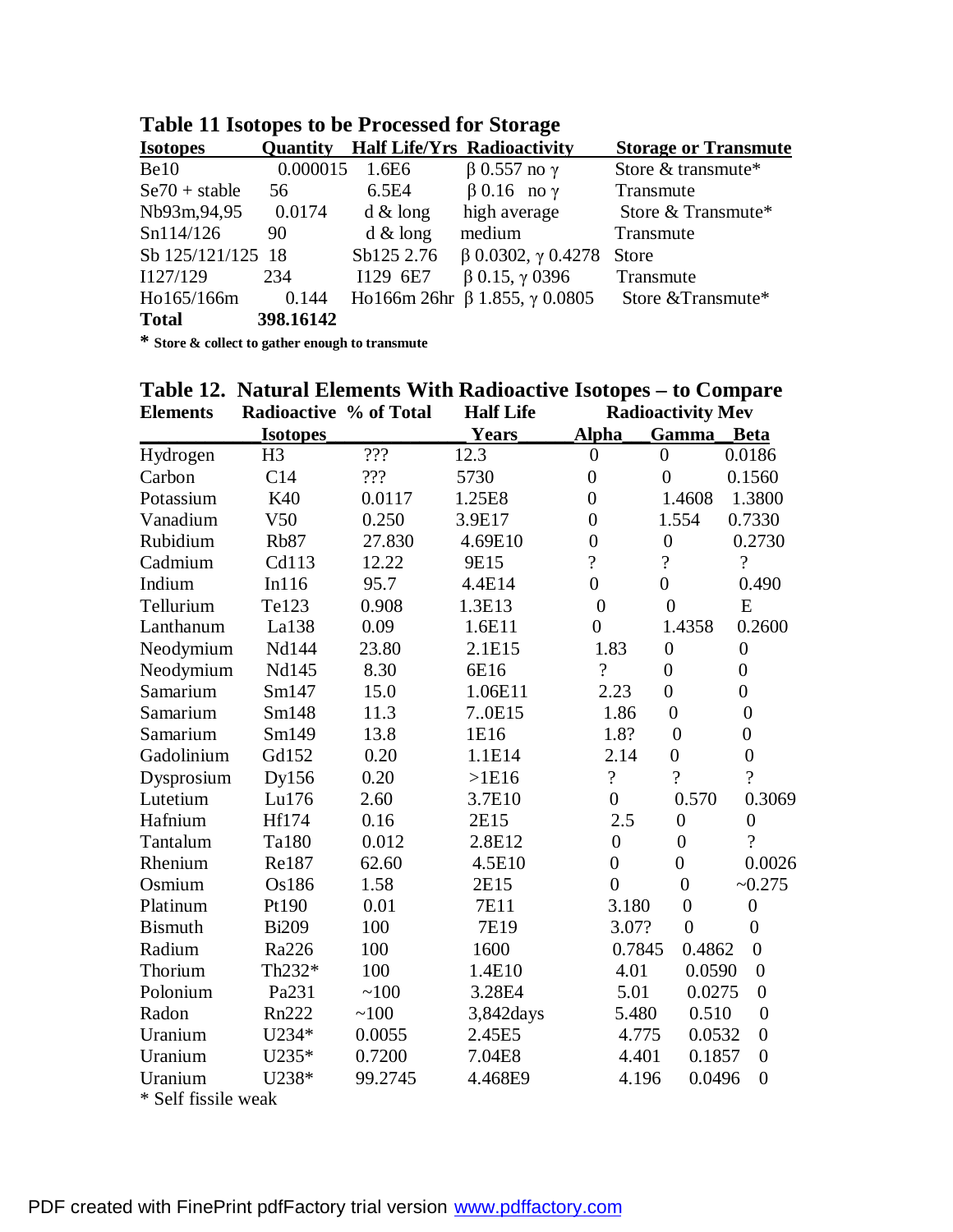### **References**

1, Wu, personal letter from Tang Wu, 3-06-96

2, Alfa, Alfa Aesar, A Johnson Matthey Company, Research Chemicals, Metals and Materials Catalog, 2008-2009

3, Sayre, Sayre, E. D. "Technetium, A Manmade Sister Element and Backup Alloying Element For Rhenium," Rhenium and Rhenium Alloys, Edited by Boris D. Bryskin, Proceedings of National Symposium on Rhenium and Rhenium Alloys, February 9-13, 1997, Orlando, FL, Published by TMS, The Minerals, Metals and Materials Society, 420 Commonwealth Drive, Warrendale, PA,15086